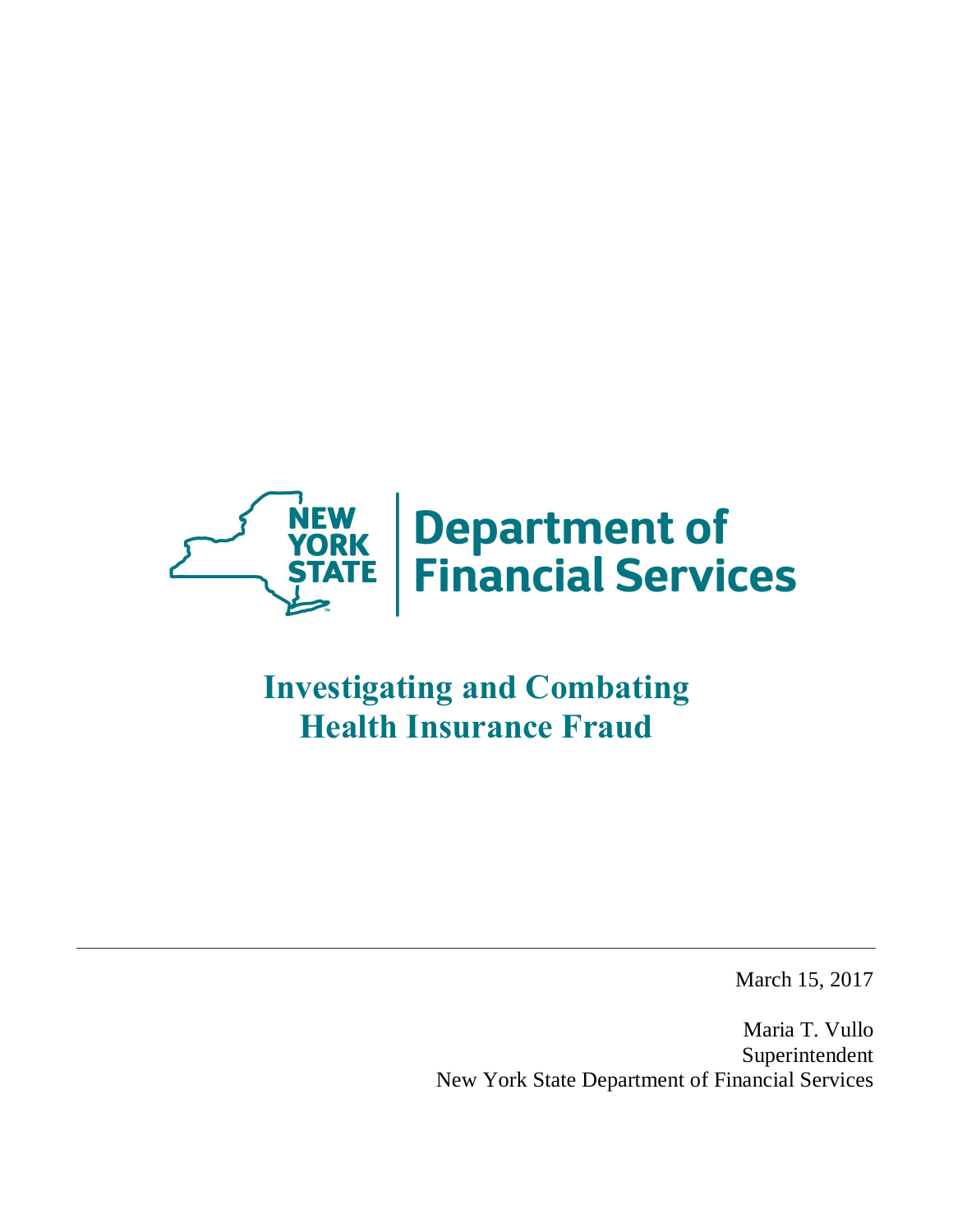# **Table of Contents**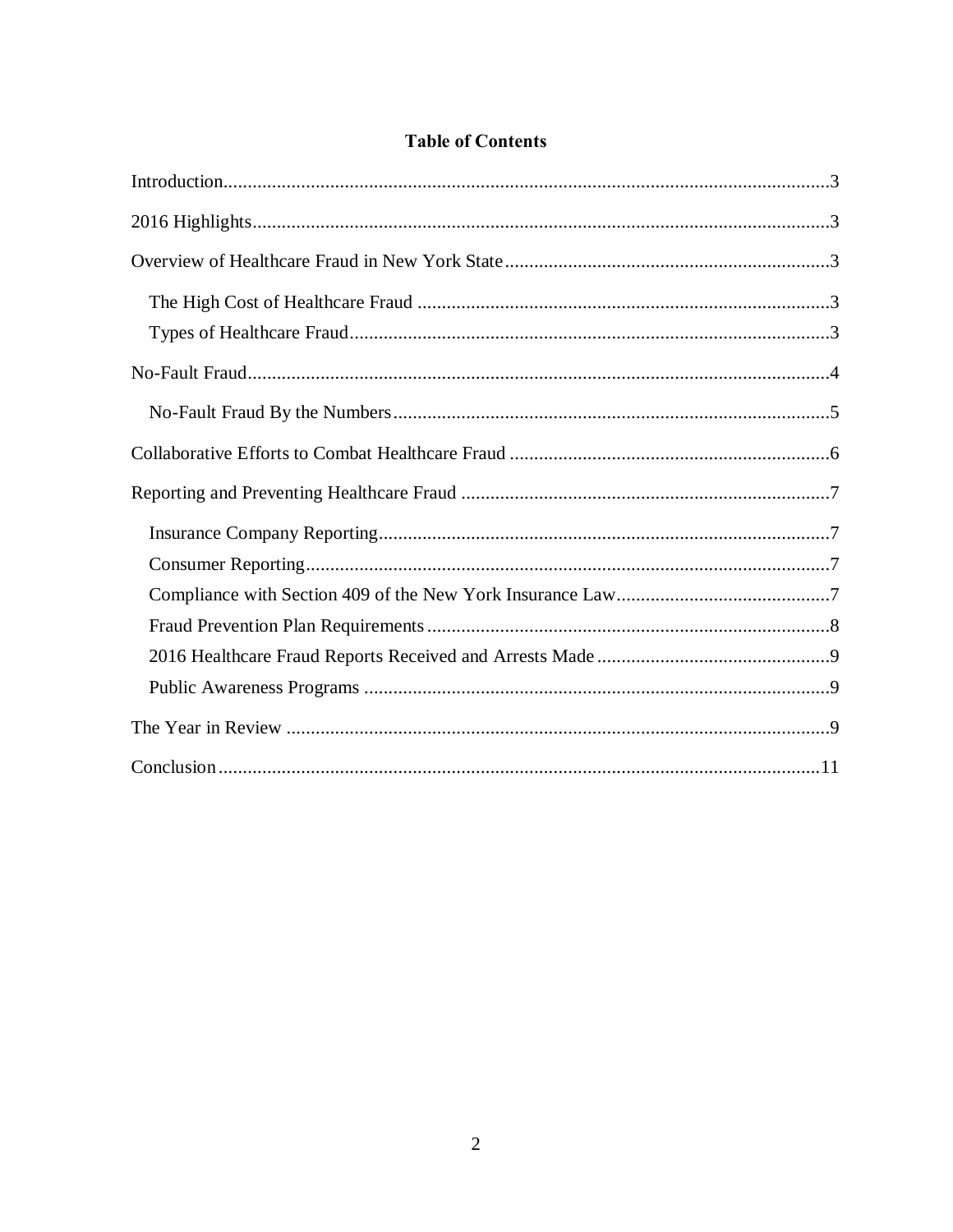## <span id="page-2-0"></span>**Introduction**

 This report, required under Section 409(c) of the Financial Services Law, summarizes the 2016 activities of the Department of Financial Services in combating health insurance fraud.

## **2016 Highlights**

The Department & Insurance Frauds Bureau (othe Bureauo) investigates and combats health care fraud, which affects three major types of insurance: accident and health, private disability, and no-fault. The Bureau is headquartered in New York City, with an office in Garden City and five offices across upstate New York: Albany, Syracuse, Rochester, Buffalo, and Oneonta. The Bureau, working with DFS regulated entities, has a longstanding commitment to combating insurance fraud and strives to serve the people of New York State. Highlights of the Department ts efforts in combating healthcare fraud in 2016 include the following:

- The Bureau opened 114 healthcare fraud investigations in 2016 that resulted in 133 arrests;
- The Bureau received 14,141 reports of suspected healthcare fraud: 12,339 no-fault reports, 1,535 accident and health insurance reports, and 267 disability insurance reports;<sup>1</sup>
- • Reports of suspected no-fault fraud accounted for 53% of the 23,472 suspected insurance fraud reports received.

## **Overview of Healthcare Fraud in New York State**

## **The High Cost of Healthcare Fraud**

 Healthcare fraud is a costly and pervasive drain on the national healthcare system. Experts agree that the costs of healthcare fraud are exorbitant: the National Health Care Anti-Fraud Association estimates that losses due to healthcare fraud are in the tens of billions of dollars each year. Combating fraud and abuse helps reduce the escalating costs of healthcare in the United States.

## **Types of Healthcare Fraud**

 Healthcare fraud affects three major types of insurance: accident and health, private disability, and no-fault. The more common types of healthcare fraud include:

- Prescription drug diversion and misuse;
- Medical identity fraud;

1

• Billing for services that were never rendered and products that were not provided;

 $<sup>1</sup>$  Section 405 of the New York Insurance Law requires insurers to report suspected fraud to the Department.</sup>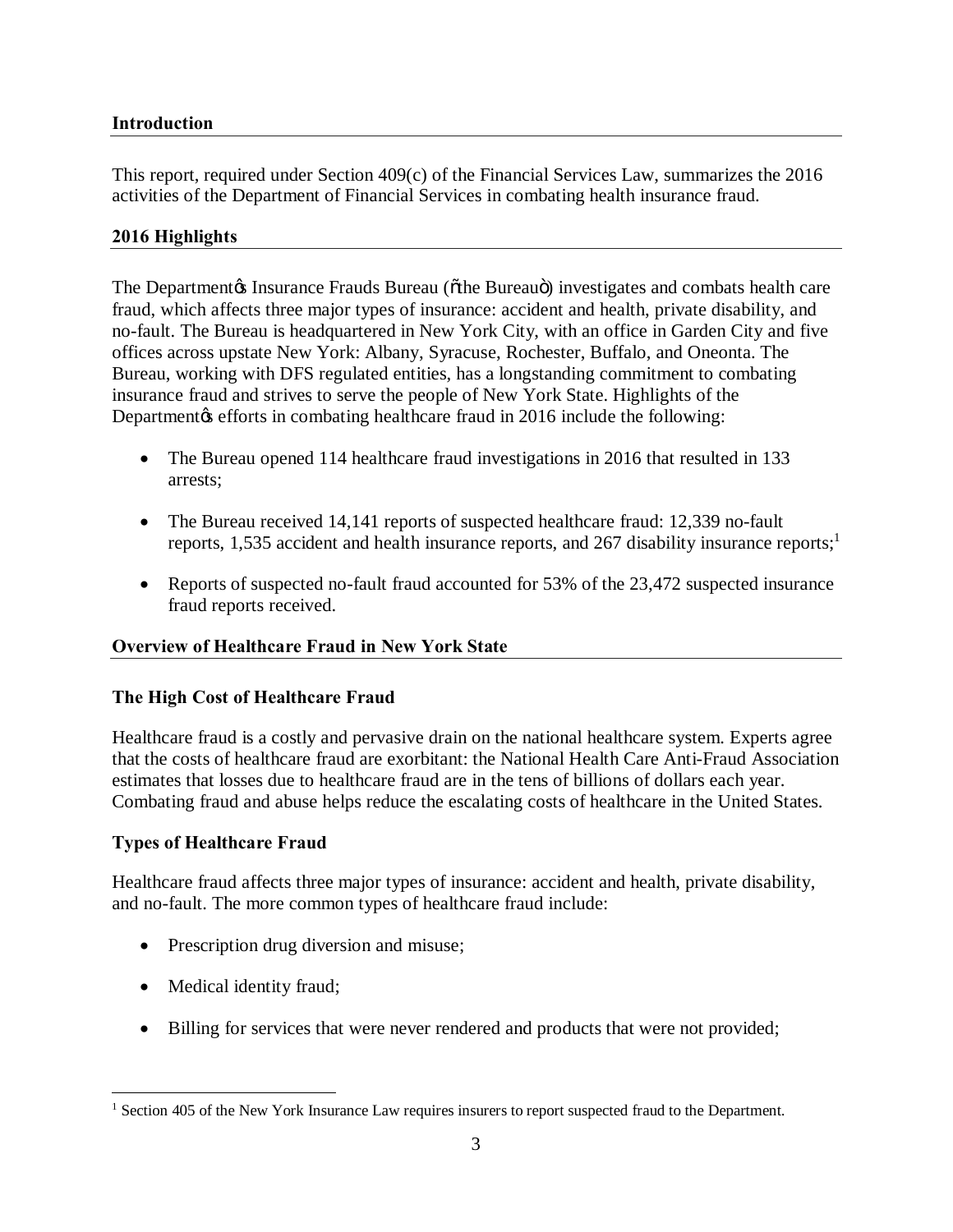- <span id="page-3-0"></span> • Billing for more expensive procedures or services than were actually provided, commonly known as upcoding;
- • Performing medically unnecessary treatments and expensive diagnostic tests for the sole purpose of generating insurance payments;
- • Misrepresenting non-covered treatments as medically necessary covered treatments, for example billing a cosmetic nose surgery as a deviated septum repair, to obtain insurance payments;
- Unbundling  $\delta$  billing as if each step of a procedure were a separate procedure;
- Staging or causing auto accidents;
- Filing no-fault claims for nonexistent injuries;
- Filing false or exaggerated medical disability claims;
- Staging slip-and-fall accidents;
- Accepting kickbacks for patient referrals.

 In 2016, the Department received numerous allegations of medical providers billing for services not rendered and prescribing unnecessary durable medical equipment. In addition, reports of prescription drug diversion and misuse, as well as allegations of disability fraud, remained persistent issues.

## **No-Fault Fraud**

 No-fault fraud accounts for the majority of healthcare fraud reported, and combating no-fault fraud is one of the Department t highest priorities. In 2016, the Bureau continued to work with the insurance industry, prosecutors, and law enforcement on investigations ranging from small, non-organized staged accidents, to complex investigations involving medical mills and unscrupulous healthcare providers who fraudulently billed insurers under the no-fault system. including court-ordered wiretaps, as well as undercover officers to infiltrate highly organized no- fault rings. These large-scale investigations require the use of sophisticated investigative techniques,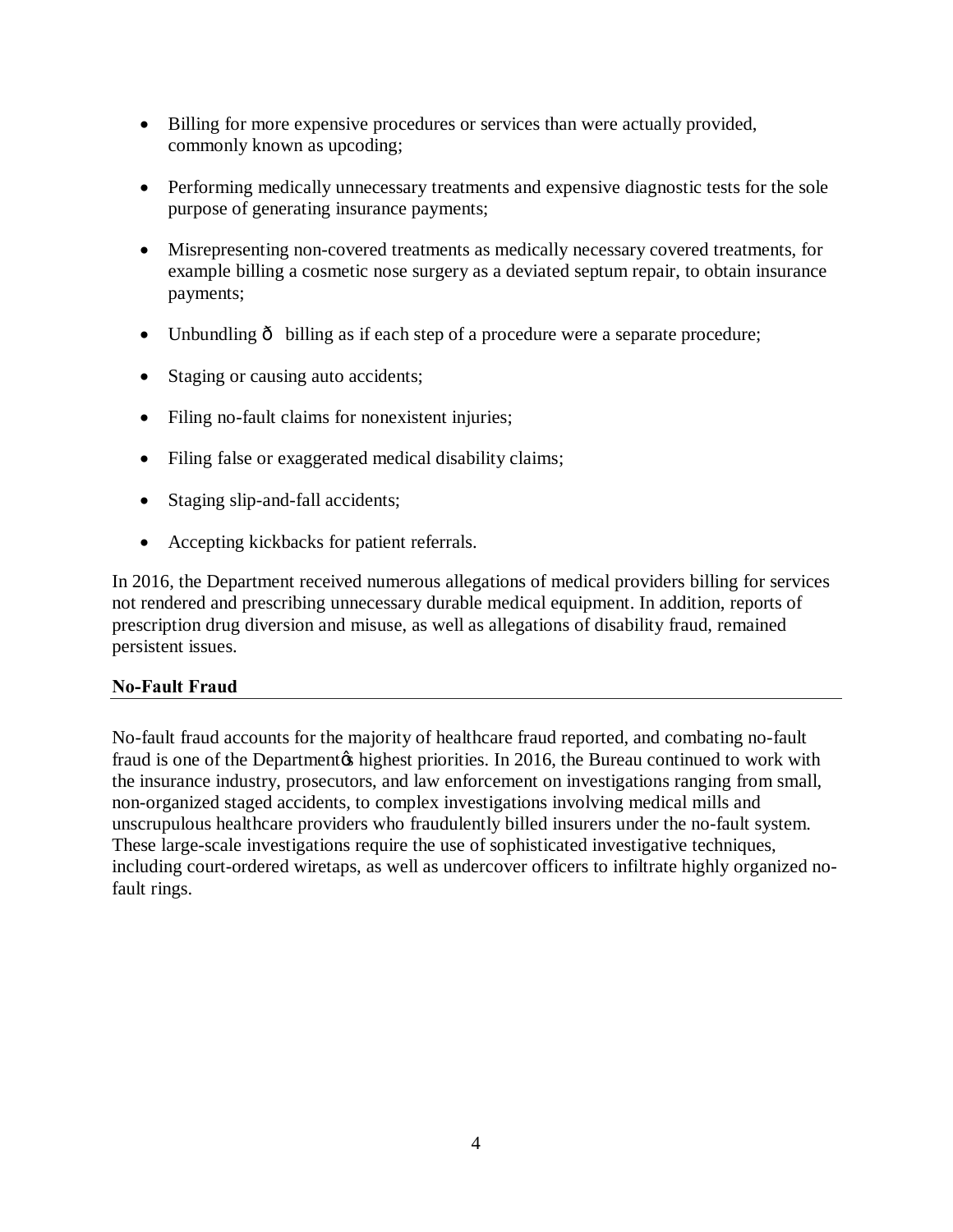## <span id="page-4-0"></span> **No-Fault Fraud by the Numbers**

 As shown in Figure 1 below, suspected no-fault fraud reports accounted for 53% of all fraud reports received by the Department in 2016.



## **Figure 1. Number of All Suspected Insurance Fraud Reports Received Compared with Number of Suspected No-Fault Reports Received**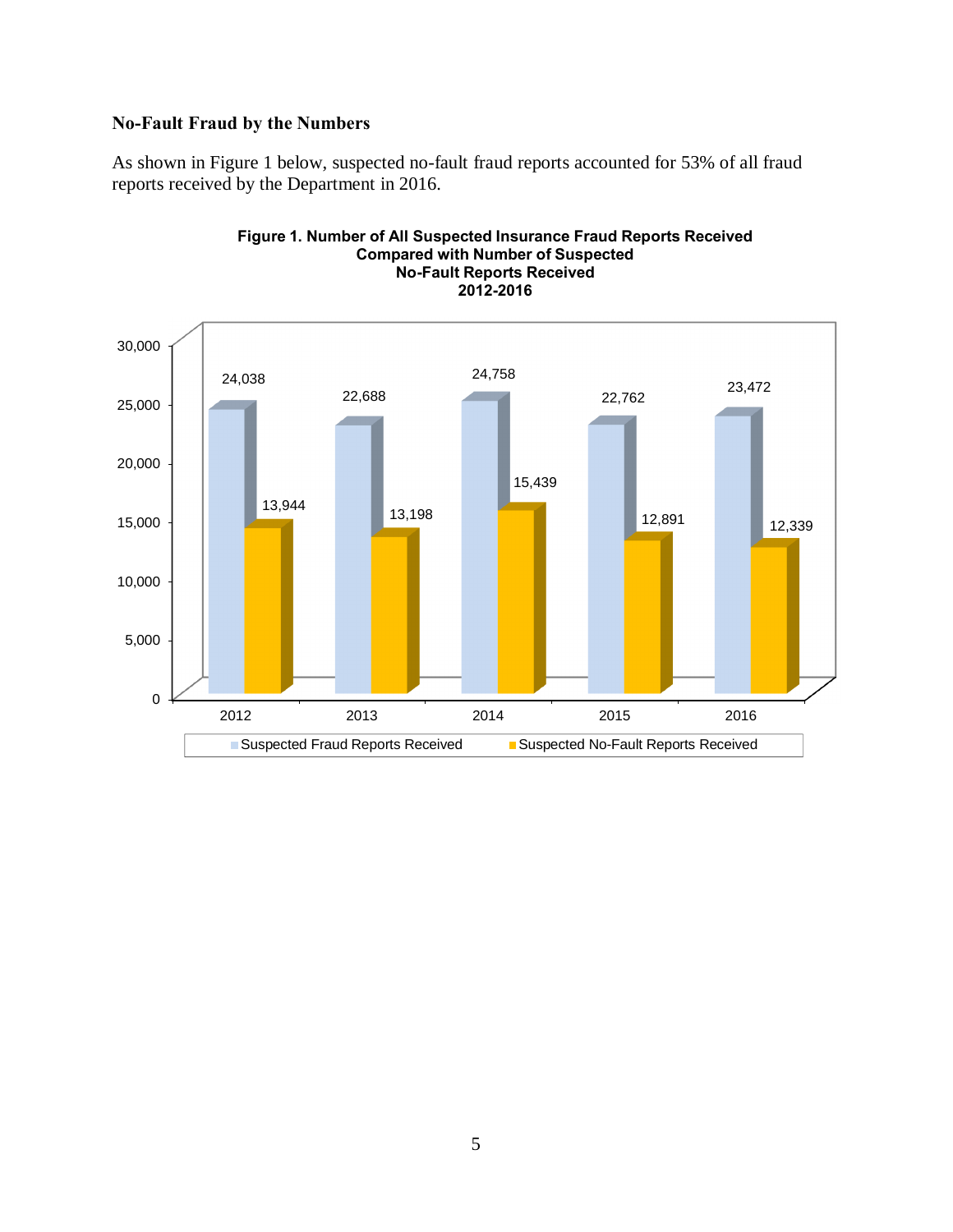<span id="page-5-0"></span> As shown in Figure 2 below, the number of suspected no-fault fraud reports accounted for 87% of all healthcare fraud reports received in 2016 and at least 85% of all healthcare fraud reports received since 2008.



#### **Figure 2. Number of All Suspected Healthcare Fraud Reports Received Compared with Suspected No-Fault Fraud Reports Received 2012 - 2016**

## **Collaborative Efforts to Combat Healthcare Fraud**

 Department investigators work closely with the insurance industry and law enforcement agencies at the federal, state and local levels to combat healthcare fraud schemes. The Department is a member of 10 task forces and working groups designed to foster cooperation and communication among the many law enforcement agencies involved in combating healthcare fraud. Those task forces and working groups include the following:

- Western New York Health Care Fraud Task Force
- Central New York Health Care Fraud Working Group
- Rochester Health Care Fraud Working Group
- FBI New York Health Care Fraud Task Force/Medicare Fraud Strike Force
- New York Anti Car Theft and Fraud Association
- National Insurance Crime Bureau Working Group
- High Intensity Drug Trafficking Area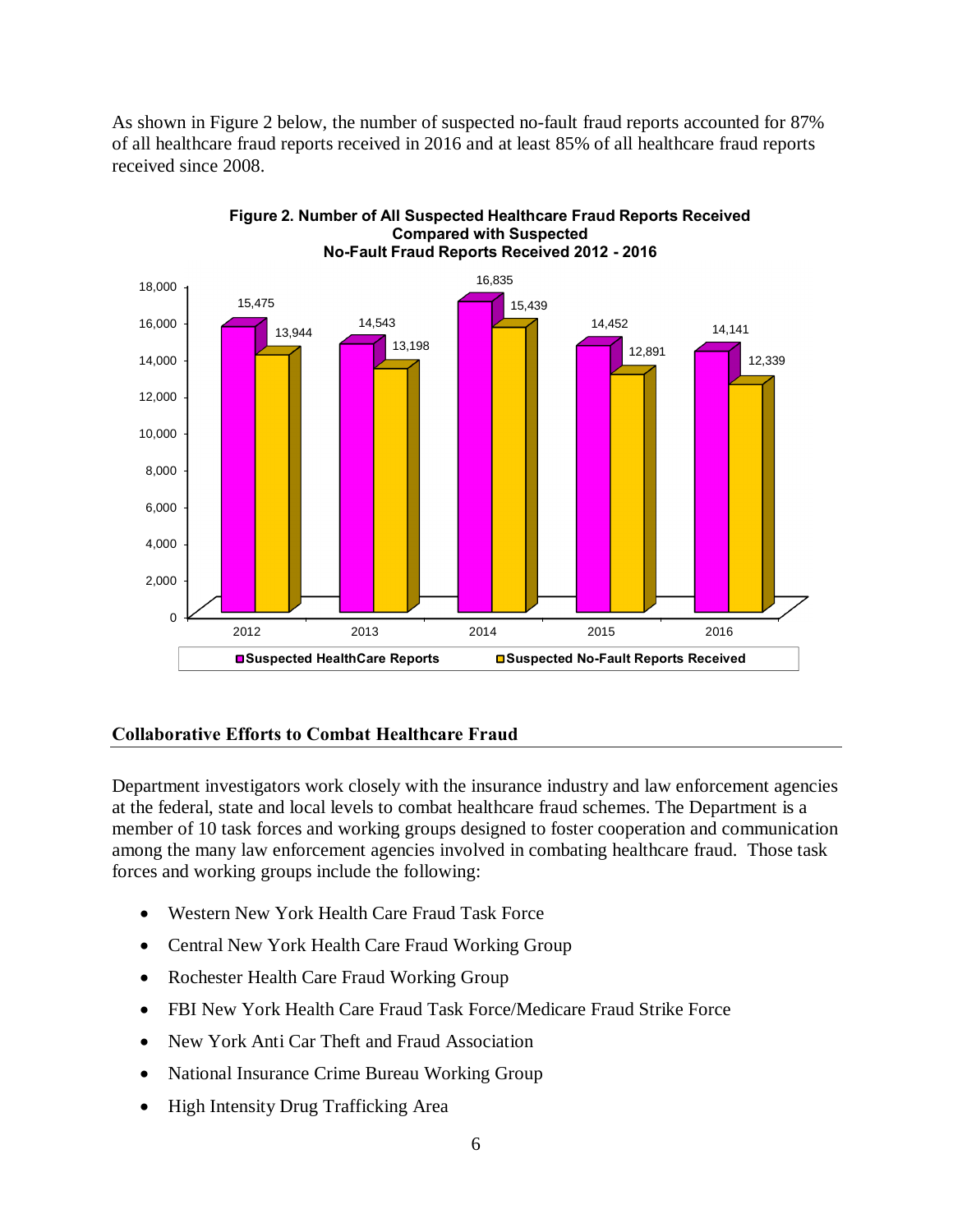- <span id="page-6-0"></span>• Drug Enforcement Administration Tactical Diversion Task Force (Upstate/Downstate)
- Suffolk County District Attorney & Office Insurance Crime Bureau
- New York Alliance Against Insurance Fraud

 Participation provides the opportunity for joint investigations, intelligence gathering, effective use of resources and the study of trends. Several of the Department investigators have been assigned to groups and task forces, and partner with other members investigating cases involving healthcare fraud. One example of successful collaborations is the Drug Enforcement Administration Tactical Diversion Task Force, which investigates organized drug diversion schemes, õdoctor shopping, ö and forgery of controlled-substance prescriptions. Successful investigations by the combined Upstate/Downstate Task Force resulted in 26 arrests in 2016. The Department assigns one investigator full time to each of the Upstate and Downstate offices of the Task Force. For example, in 2016 a Queens doctor and his female accomplice were arrested and charged with Title 21 USC 846 conspiracy to distribute and distribution of the pharmaceutical drug Oxycodone. An investigation by the DEA Tactical Diversion Unit, which includes the Bureau, found that the doctor and others were illegally dispersing large quantities of prescription medication in the New York Metropolitan area as well as committing healthcare fraud by billing for services not rendered.

## **Reporting and Preventing Healthcare Fraud**

## **Insurance Company Reporting**

 Under Section 405 of the New York Insurance Law, insurers are required to report suspected insurance fraud to the Department. The Department has a web-based case management system, known as the Fraud Case Management System (õFCMSö), which allows insurers to submit reports of suspected fraud electronically. In 2016, insurers electronically submitted approximately 94 percent of the 23,472 fraud reports that the Department received.

 The benefits of the FCMS to insurers include automatic acknowledgment of receipt of fraud reports and notification of case assignments and eventual case disposition. Insurers also benefit from online help screens and an online manual of operations, as well as search and cross-reference features.

## **Consumer Reporting**

 The Department encourages consumers to report suspected fraud and maintains a toll-free hotline to facilitate reporting. The Department recorded an average of 13 calls per week in 2016. The  $\tilde{C}$ Consumersö section of the Department $\alpha$  website includes a link to a fraud report form and instructions for how to report fraud to the Department.

## **Compliance with Section 409 of the New York Insurance Law**

 Section 409 of the New York Insurance Law requires insurers that write at least 3,000 individual accident and health, workersø compensation, or automobile policies, or group policies that cover at least 3,000 individuals issued in or issued for delivery annually in New York, to submit to the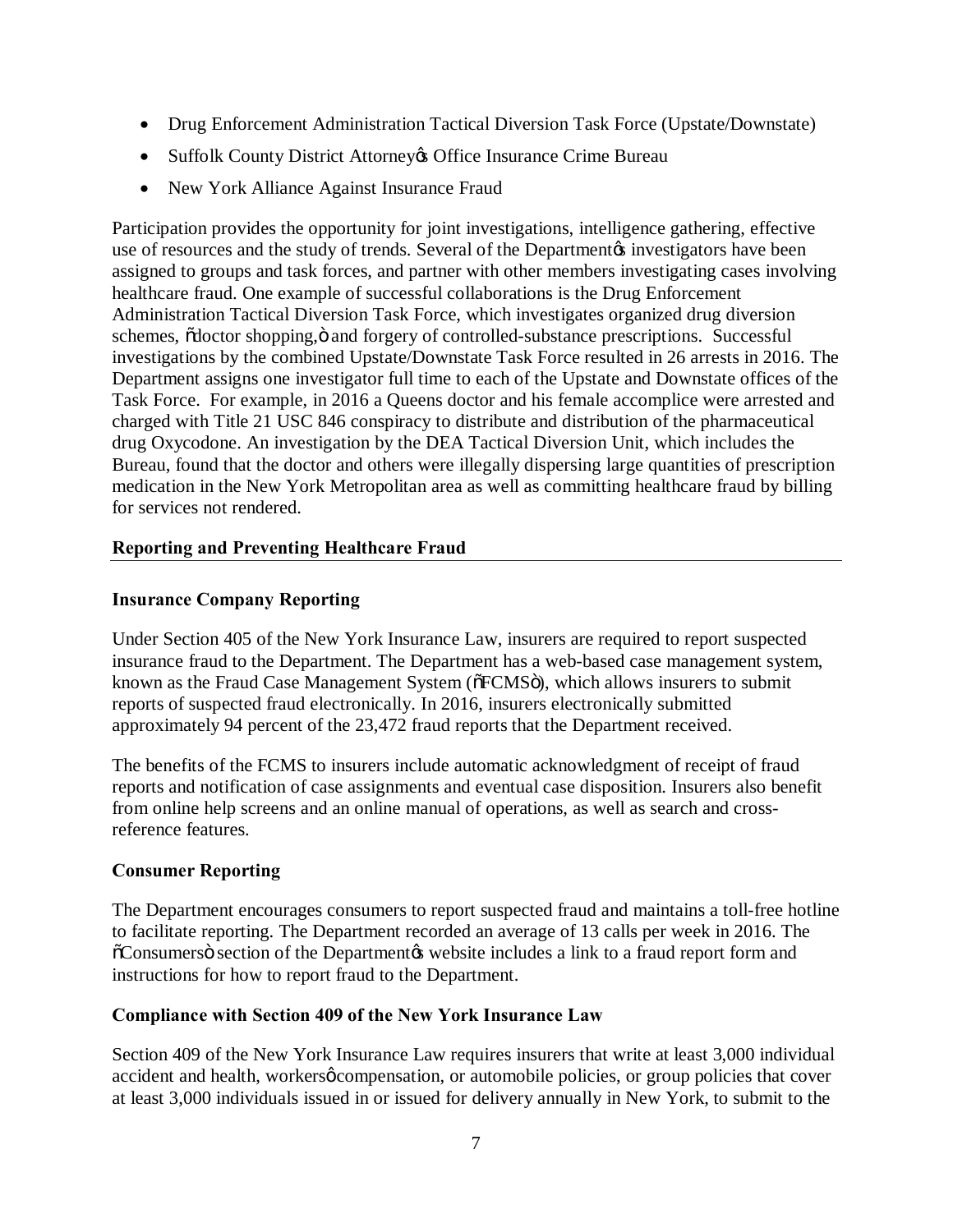<span id="page-7-0"></span> Department a Fraud Prevention Plan for the detection, investigation, and prevention of insurance fraud. Licensed health maintenance organizations (HMOs) with at least 60,000 enrollees also must submit a Fraud Prevention Plan. Plans must provide for a full-time Special Investigations Unit (SIU), as well as specific staffing levels within the SIU.

## **Fraud Prevention Plan Requirements**

 Section 409 specifies information that must be included in Fraud Prevention Plans. For example, a Plan must provide for an SIU separate from claims and underwriting, and must include details regarding the staffing and other resources dedicated to the SIU. To be designated an SIU investigator, individuals must meet certain educational and/or professional experience criteria enumerated in Section 409 and Department Regulation 95.

 Section 409 and Regulation 95 also require the following information and/or procedures to be included in all Fraud Prevention Plans:

- Interface or interaction of SIU with law enforcement and prosecutorial agencies;
- • Coordination with other units of the insurer for the investigation and initiation of civil actions based on information received by or through the SIU;
- Development of a  $\tilde{o}$  fraud detection and procedures $\ddot{o}$  manual to assist in the detection and elimination of fraudulent activity;
- Objective criteria for the level of staffing and resources devoted to the SIU;
- • In-service training of investigative, claims, and underwriting personnel in identification and evaluation of insurance fraud;
- • Development of a public awareness program focused on the cost and frequency of insurance fraud and the methods by which the public can assist in preventing fraud.

 In 2016, there were 64 insurer SIUs committed to investigating health fraud in New York State that were housed within accident and health insurers, HMOs, life insurers, nonprofit medical, and dental indemnity and health service corporations. In addition, 19 property and casualty insurers writing accident and health insurance had approved SIUs during 2016.

 Health and life insurers reported \$268 million in savings resulting from SIU investigations in 2015 (the most recent year for which data are available). Health and life insurers reported \$36 million in recoveries from SIU investigations. In addition, two property and casualty insurers writing accident and health insurance reported \$978,209 in savings.

 The Department monitors insurer compliance with Section 409 through the analysis of data provided by insurers in annual SIU Reports. The Department may perform field examinations of insurer SIUs to assess compliance with Section 409, other sections of Article 4 of the New York Insurance Law, and Regulation 95.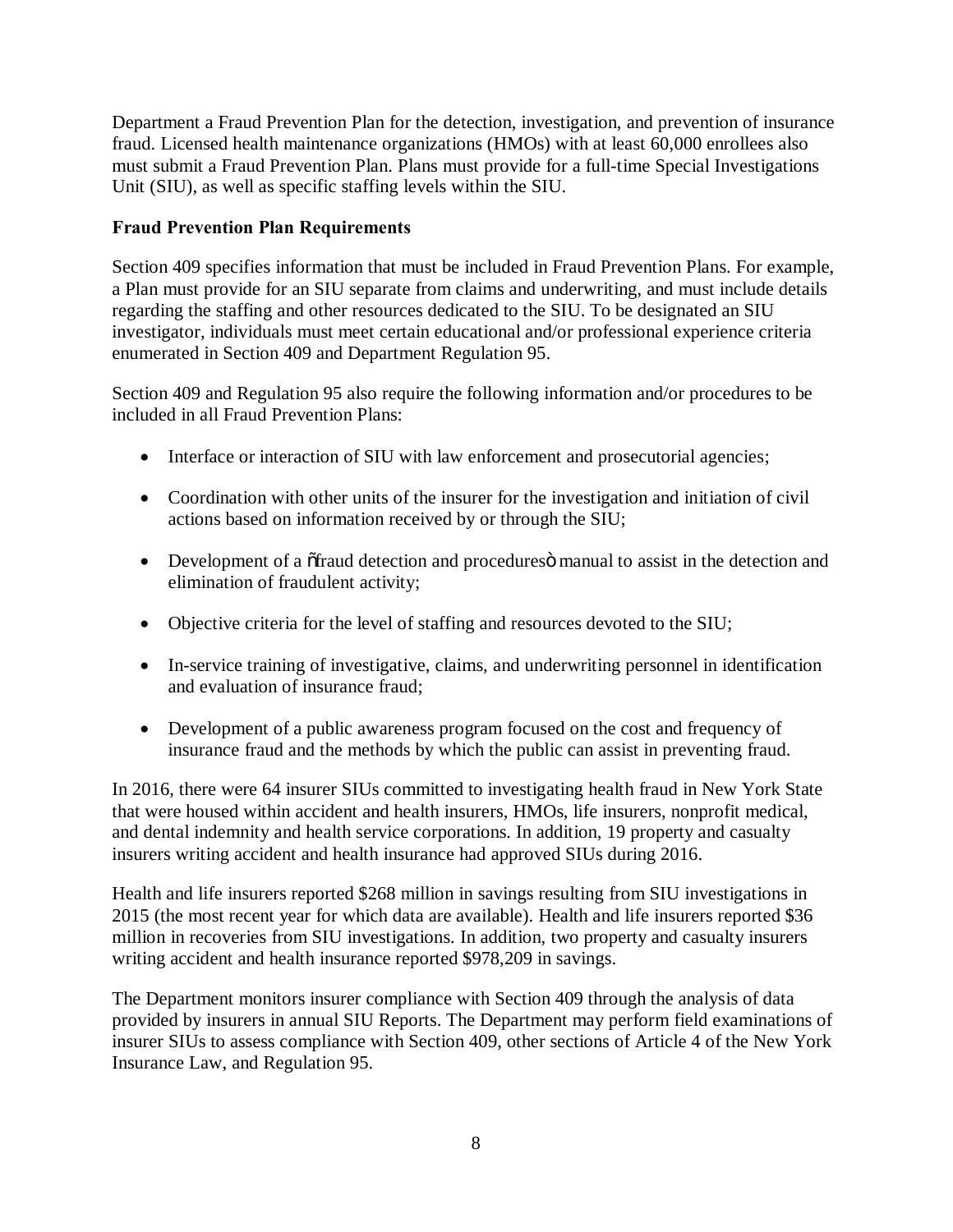## <span id="page-8-0"></span> **2016 Healthcare Fraud Reports Received and Arrests Made**

The Department received 14,141 reports of suspected healthcare fraud during  $2016 \hat{o}$  1,535 involved accident and health insurance, 267 involved disability insurance, and 12,339 involved no-fault. The Department opened 114 healthcare fraud cases for investigation. Of those, 43 involved accident and health insurance, 13 involved disability insurance, and 58 involved no-fault insurance. Department investigations resulted in 133 arrests in 2016.

## **Public Awareness Programs**

New York Insurance Law requires that Fraud Prevention Plans address insurersøefforts to increase public awareness of the cost and frequency of fraudulent activities and the methods of preventing fraud. The New York Alliance Against Insurance Fraud and the National Health Care Anti-Fraud Association carry out advertising campaigns via newspapers, radio, television, and billboards targeting insurance consumers on behalf of HMOs and insurers of health products. The National Health Care Anti-Fraud Association conducted public awareness programs for HMOs and insurers of health products on behalf of 18 entities with Fraud Prevention Plans on file. There were 39 HMOs, health insurers, or health insurer groups (an organization comprising affiliated insurers) with Fraud Prevention Plans on file that participated in the New York Alliance Against Insurance Fraud program. In addition, several individual insurance companies have ongoing programs to heighten awareness and reduce public tolerance for insurance fraud. As a result, these anti-fraud messages reach millions of New Yorkers each year.

## **The Year in Review**

 Some of the major healthcare fraud investigations conducted by the Bureau during the past year, to the extent public, are summarized below. The Department has pending numerous other confidential investigations of healthcare fraud.

 • A Manhattan doctor was convicted of one count of conspiracy to distribute Oxycodone and two counts of unlawful distribution of Oxycodone. Ten other conspirators had previously pleaded guilty. The over-prescription of opioids, such as Oxycodone, is a priority for the Department. From October of 2012 to December of 2014, the doctor wrote more than 13,000 medically unnecessary prescriptions for nearly 1.2 million Oxycodone tablets with a street value estimated at least \$36 million. He received more than \$2.4 million in fees during the two- year scheme. More than \$1.75 million in cash was recovered at the time of his arrest in December 2014. The doctor generally charged \$200 in cash for õpatient visitsö that involved few, if any, actual examinations but typically resulted in his issuing prescriptions for large quantities of Oxycodone. The doctor falsely documented the need for prescriptions by creating fake MRI and urinalysis reports. Most õpatientsö were recruited and paid by drug traffickers to pose as patients for the purpose of obtaining the illegal prescriptions. The traffickers in turn arranged for the prescriptions to be filled at various pharmacies and the drugs resold on the streets of New York City. In September 2016, the doctor was sentenced to 13 ½ years in prison and a forfeiture of \$2,046,600 for unlawful distribution of Oxycodone and healthcare fraud. The investigation was conducted by the Drug Enforcement Administration Tactical Diversion Task Force, of which the Bureau is a member.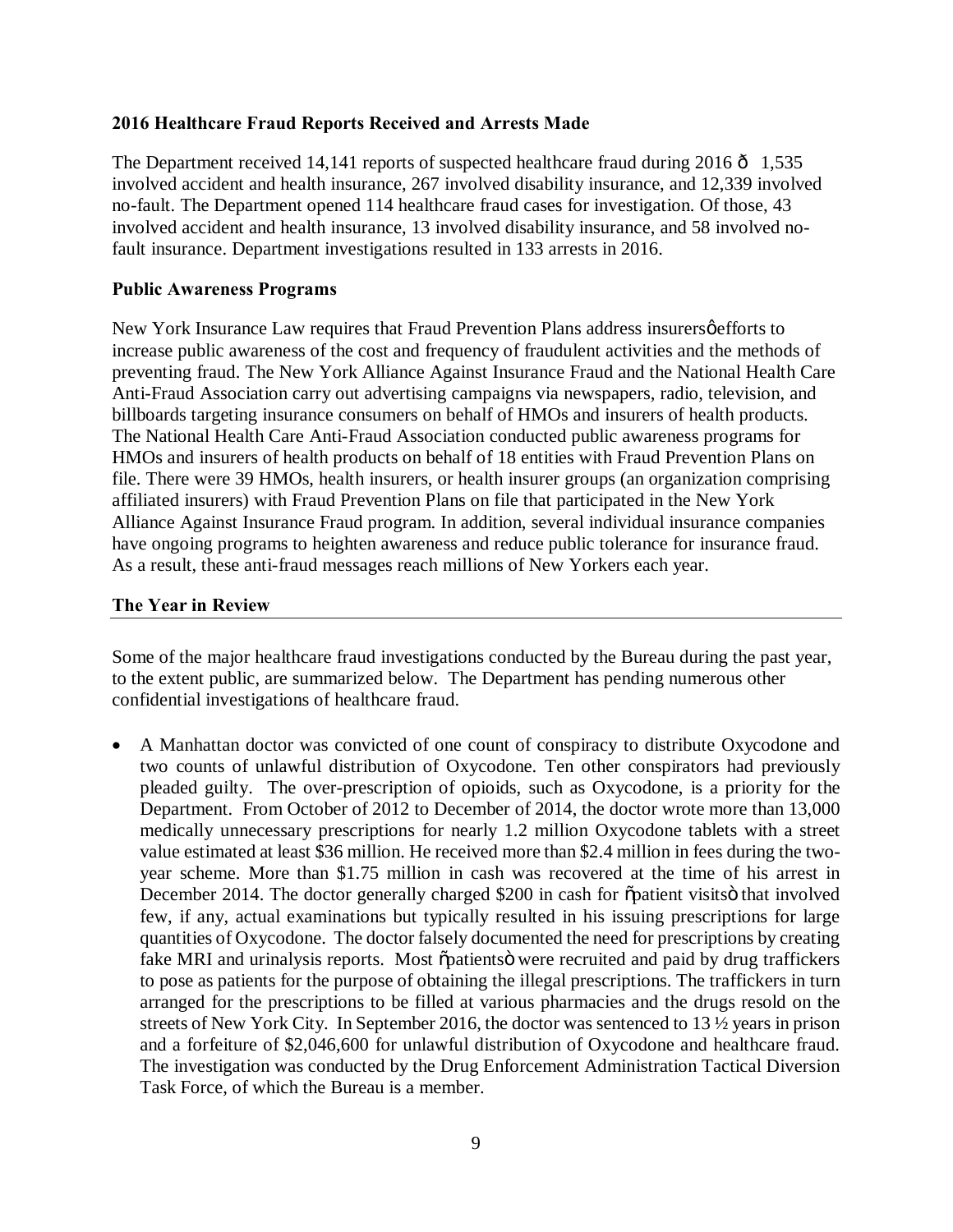- • The Rochester Police Department requested the Bureau's assistance with an identity-theft complaint it had received. The complainant discovered that someone had used her identity to order prescriptions after she had received a call from her pharmacy informing her that her prescription was ready. During the course of the investigation, three other victims were found, all of whom had the same physician. Using surveillance videos, investigators identified an employee of the doctor as a suspect, as well as the employee  $\alpha$  cousin. An audit of the doctor  $\alpha$  records showed multiple prescriptions written in the name of the employee. The cousin admitted to picking up the prescriptions at the request of the suspect. The suspect subsequently turned herself in to the Rochester police department and confessed, stating that the doctor had given her access to his patients' electronic records, and that she used the information to submit prescriptions electronically to local pharmacies to obtain Percocet, which is a combination of acetaminophen and Oxycodone, for her personal use and to pay off a debt. The subject was arrested and charged with identity theft and forgery.
- • A doctor was sentenced to a conditional discharge after pleading guilty in April 2016 to insurance fraud in the 3rd degree, following an investigation by the Insurance Frauds Bureau that led to the doctor a arrest. Aetna Insurance Company referred the case to the Bureau based on a report from one of its insureds that a medical service for which Aetna had been billed had not been provided. The doctor & claims history showed the doctor had filed numerous claims for one particular medical billing code. The Department investigation revealed that 13 patients in whose names the doctor had filed claims for having received the procedure, in fact, had not received the service. Another patient provided evidence that the doctor filed a false claim reporting that emergency room services had been performed in an emergency room. The claims history showed that the doctor had submitted an unusually high number of claims for emergency room treatments compared with treatments provided in the office. A search warrant executed at the doctorys office resulted in records being confiscated that supported the patientsø allegations. Further investigation revealed that Cigna, Health Plus and Affinity Health Plan had also been the victims of fraudulent claims submitted by the doctor. The claims resulted in billings totaling \$56,520, \$20,160 of which had been paid by the insurance companies. The doctor was also ordered to pay restitution.
- In December 2016, the Department & Insurance Frauds Bureau and the New York City Police Departmentøs Fraudulent Investigation Squad arrested four New York City residents and charged them with grand larceny, insurance fraud, and falsifying business records. The subjects, who resided in Queens and Brooklyn, were involved in a no-fault insurance scheme in which they staged car collisions, exaggerated injuries, and received benefits from insurance companies in excess of \$88,000 during 2015 and 2016. The subjects face 7 to 15 years in prison if convicted. The case is being prosecuted by the Manhattan District Attorney & Office.
- • An investigation conducted by the DEA Tactical Diversion Task Force, of which the Insurance Frauds Bureau is a member, led to the April 2016 arrest of three alleged members of an organized ring moving large amounts of Oxycodone throughout the New York Metropolitan area. The ring members were charged with violating Title 21 U.S. Code 841 and 843. In November 2015, five other suspects and the alleged ringleader were arrested. The ringleader allegedly billed insurers for fraudulent prescriptions she had filled, and the pills were distributed by other ring members.